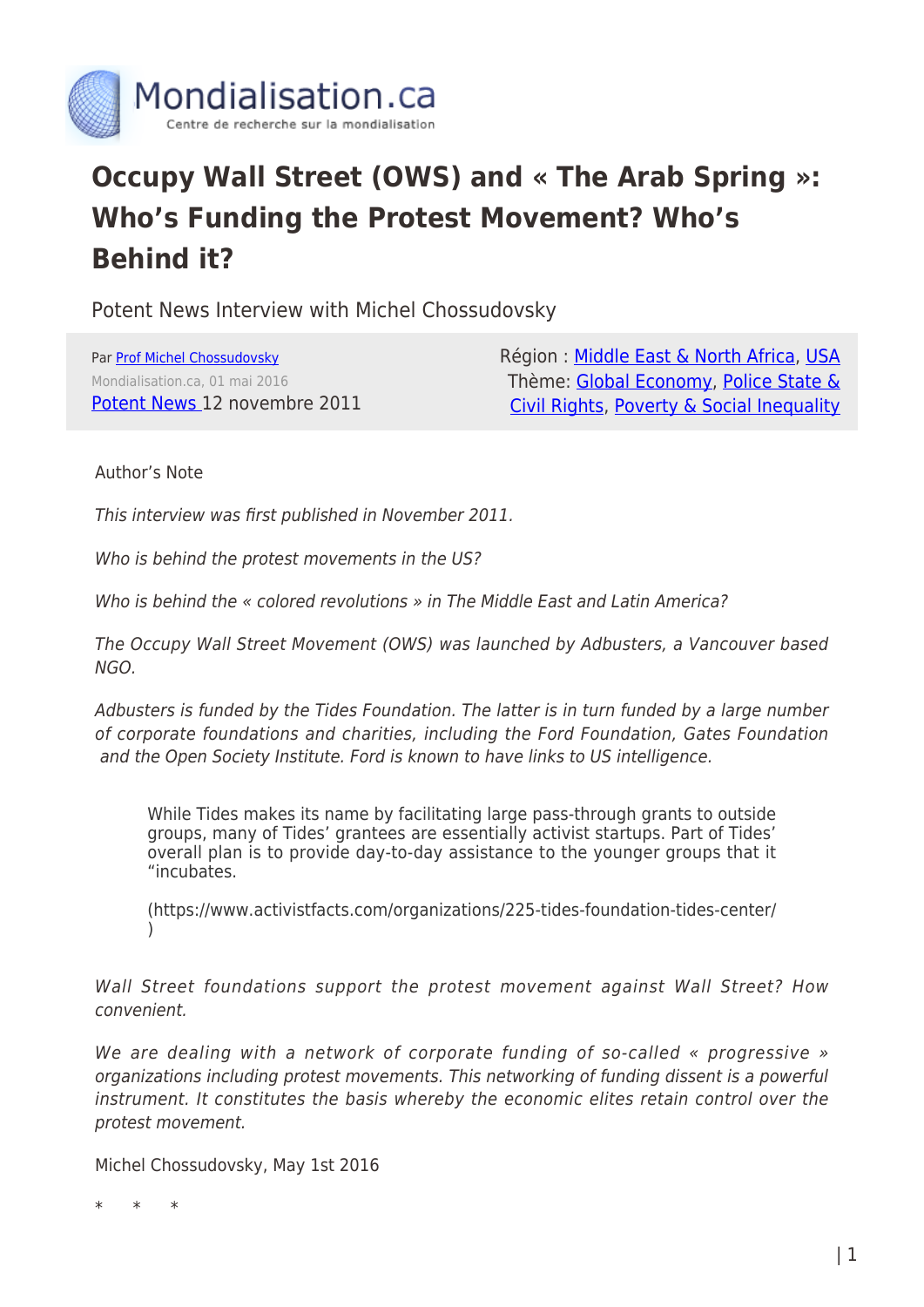[Potent News] We're here with Michel Chossudovsky, and we're having a little chat. I believe we were talking about, basically, the protests that are happening here that were started up by the Adbusters initially. I've got a couple of questions. Are you encouraged by what you see happening with the protests?

[Michel Chossudovsky] Well, I'm encouraged by the fact that people across the United States and Canada are rising up against an economic and political agenda. And they are the victims of the neo-liberal agenda. I'm not encouraged by the way this Occupy Wall Street movement is proceeding, because it was initiated by a couple of organizations: Adbusters, which is a magazine in Vancouver, and the other one was Anonymous, a social media hactivist website, which does not reveal its identity in any way.

I think the problem is that these promoters of the Occupy Wall Street movement have been actively planning a whole network of activities across America with social media, websites, and so on, for several months. In fact, the Occupy Wall Street website was launched back in, I think, in July [2011]. We don't know who these people are. When we go to their websites, there's no contact information. We don't know who the leaders are. These are shadow leaders. [scroll down for complete transcript of interview]

<http://www.youtube.com/watch?v=8fLDkilPSEs>

PART I

<http://www.youtube.com/watch?v=gtgM7eLdRRI&feature=related>

PART II

<http://www.youtube.com/watch?v=z63jeEusOsU&feature=related>

# FULL TRANSCRIPT

Transcribed from the videos by Tara Carreon, American Buddha Online Librarian

[Potent News] We're here with Michel Chossudovsky, and we're having a little chat. I believe we were talking about, basically, the protests that are happening here that were started up by the Adbusters initially. I've got a couple of questions. Are you encouraged by what you see happening with the protests?

[Michel Chossudovsky] Well, I'm encouraged by the fact that people across the United States and Canada are rising up against an economic and political agenda. And they are the victims of the neo-liberal agenda. I'm not encouraged by the way this Occupy Wall Street movement is proceeding, because it was initiated by a couple of organizations: Adbusters, which is a magazine in Vancouver, and the other one was Anonymous, a social media hactivist website, which does not reveal its identity in any way. I think the problem is that these promoters of the Occupy Wall Street movement have been actively planning a whole network of activities across America with social media, websites, and so on, for several months. In fact, the Occupy Wall Street website was launched back in, I think, in July. We don't know who these people are. When we go to their websites, there's no contact information. We don't know who the leaders are. These are shadow leaders.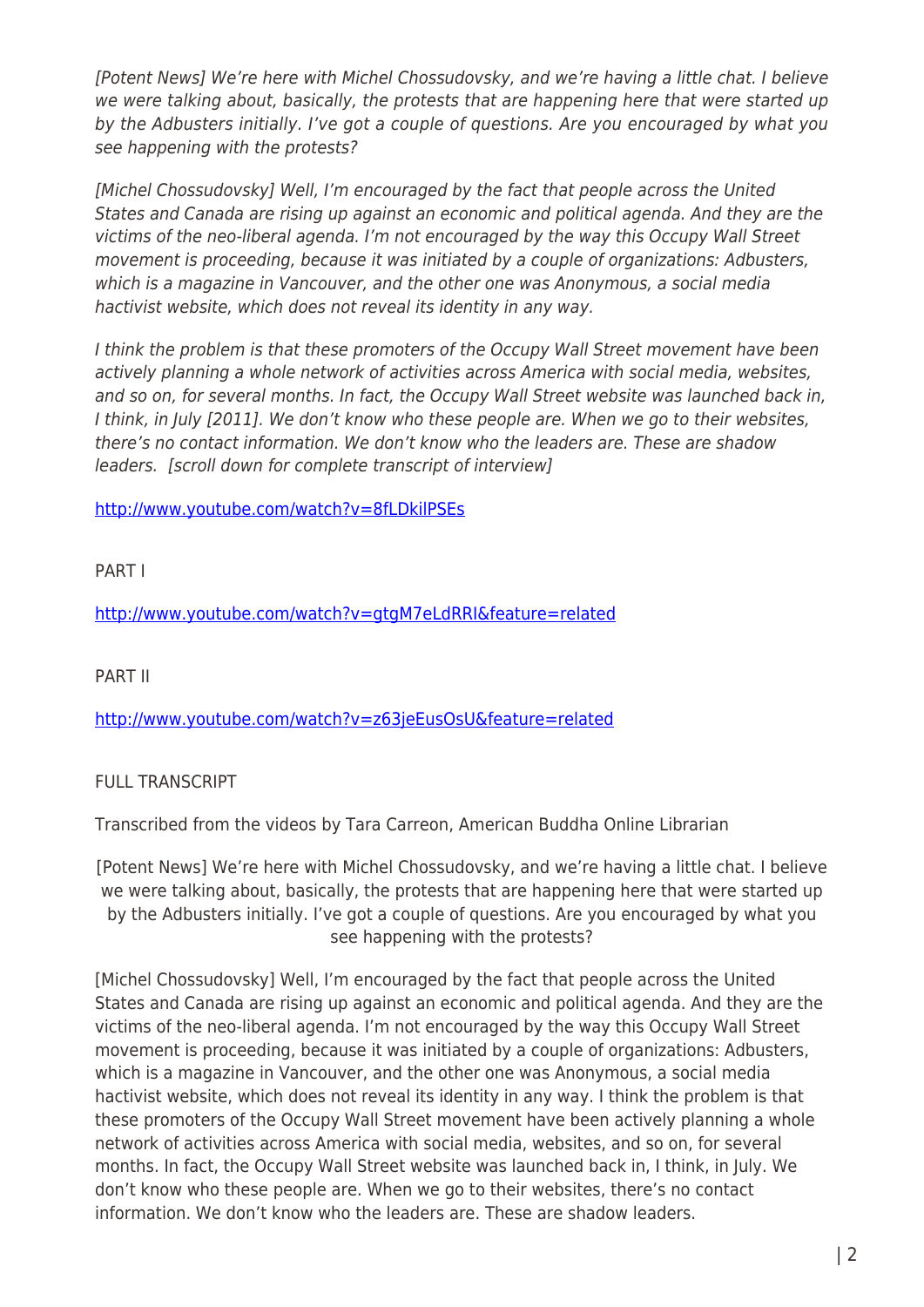« Leaderless Movement »: Occupy Wall Street WS Confronts « Organized Wall Street »

Now what's coming out of the Movement is, « We don't need leaders; we are the leaders. » But in effect, any organization that challenges Wall Street, and wants to yield some form of concrete results, has to have a very solid organizational structure. You don't go and fight against Wall Street, because Wall Street is organized. Wall Street is a whole structure: institutions, banks, insurance companies, linked up to intelligence, and then linked up to the U.S. government. So if you want to change the tide, you have to organize, and you have to organize in a very solid way.You have to have a program.



Unseat the Leaders Who are Supporting Wall Street

You can't just have a program that says, « Please Mr. Bush, or Mr. Obama, or whoever happens to be in power, could you be more gentle, have less wars, could you tax the rich? » You don't demand of a system which is in crisis, and should be replaced and reformed, you don't ask the leaders to act on your behalf. That's rule no. 1.

Those leaders have to be unseated because they are the problem. They are not the solution. And it's no use presenting a shopping list of demands, and then submitting it to the U.S. government, or to Wall Street, or to Warren Buffett.

Wall Street Supports Occupy Wall Street

Now, what troubles me in this Movement is that there is a covert element with organizations such as Anonymous and Adbusters, as well as their main websites. Who is behind it? Who is financing it? I recall that immediately when the Movement got going, that several prominent personalities came to the support of Occupy Wall Street. And these were people like Warren Buffett, Howard Buffett, Ben Bernanke, and Al Gore. Now these people, from my standpoint, do not constitute the solution to the crisis, they are the cause. They are the actors behind this crisis. Warren Buffett is the third richest man on planet earth, and his sympathy for the Movement should be viewed with some suspicion. That's the way I see it.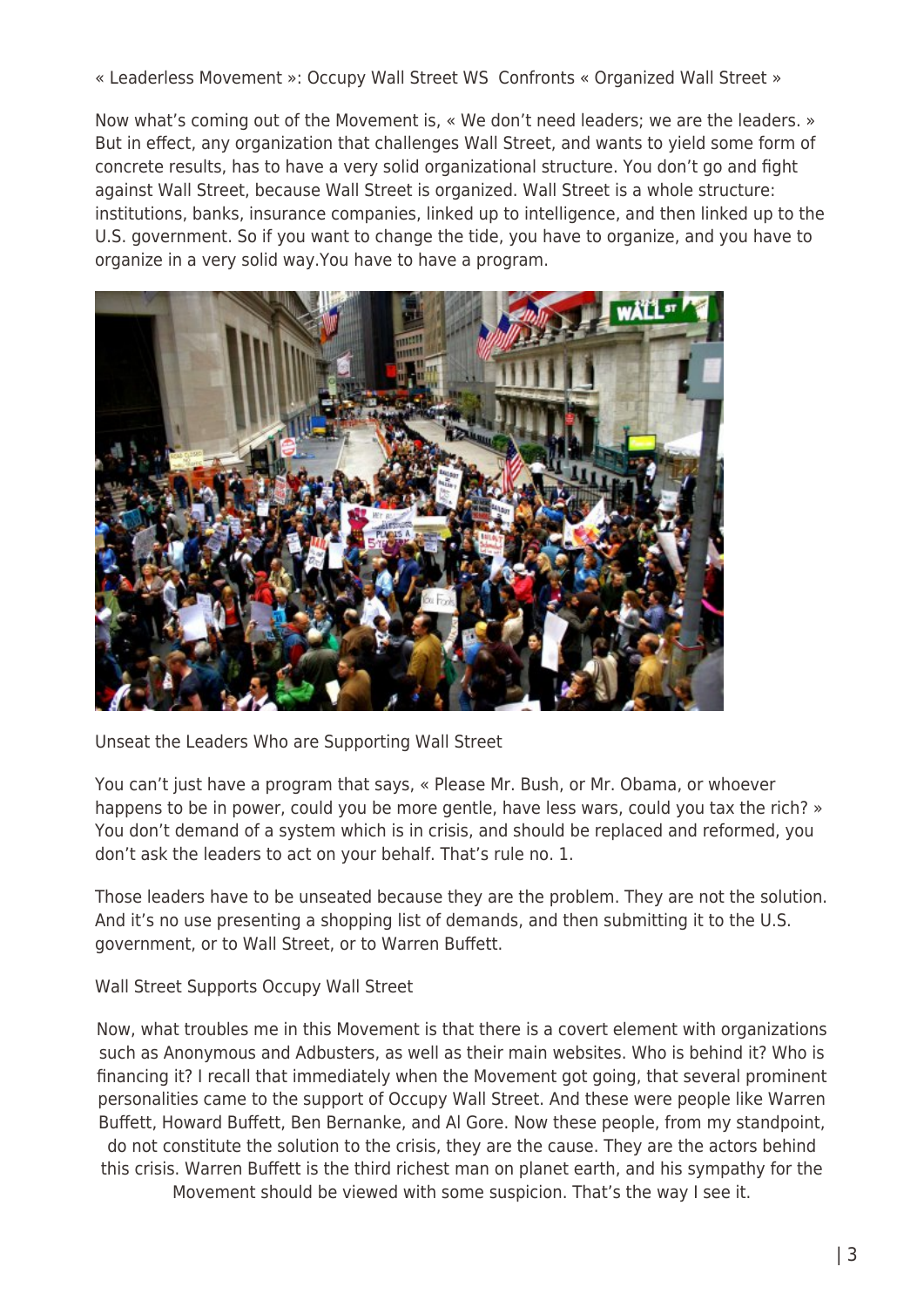Now I should also mention another organization which is OTPOR! OTPOR! was an organization involved in Serbia in the year 2000. It was not a pro-democracy organization, it was actually an organization which shunted the 2000 elections in which Kostunica, who was the runner-up together with Milosevic, would have won in any event. But they prevented the second round of elections from occurring. And they essentially established the conditions for regime change. That was a colored revolution.



And OTPOR! subsequently became a consulting firm, which is called CANVAS. It's non-violent forms of action which were implemented in a large number of countries. CANVAS, it's logo is the clenched fist. And they were involved in Georgia; they were involved in various former Soviet republics; they were involved in Iran; they were involved in Egypt, and in Tunisia. They've provided consulting to so-called revolutionary groups. But they are also backed by Freedom House and the National Endowment for Democracy, which are U.S. foundations closely allied both with the State Department on the one hand, the U.S. Congress, as well as U.S. Intelligence. So that in effect, CANVAS is really acting as a consulting arm of the U.S. Intelligence apparatus supporting a training program of CANVAS.



[N](http://www.globalresearch.ca/wp-content/uploads/2014/02/arablspring.jpg)ow we know that the Egyptian leaders of the protest movement of the socalled Arab Spring, they were trained in Belgrade. They were trained by OTPOR! And it should come as no surprise that the clenched fist was used also in Egypt. And it was used in a number of countries. It's of interest that the name of the resistance movement in Georgia was « Enough. » And in Egypt, the Kifaya movement, also in Arabic, means « Enough. » So that in fact, you find the same names, the same logos, the same catch phrases in several countries. And this is no coincidence, because CANVAS is operating as a professional consulting arm assisting the movements in various countries.

Now what this suggests is that this movement, at least the grassroots of this movement, who are committed people — we have to acknowledge that; these are people we should support, people in the street, people who are unemployed, students who can't pay their tuition fees, people who are committed to social change — we must support them. But they are being manipulated by a framework which from the very outset is pernicious, because it's based on links to the seat of power. In other words, if its linked to the National Endowment for Democracy, or to Freedom House, or to the CIA, it cannot have an independent stance in challenging Wall Street.

And then the question is, « Who is funding this undertaking? » You cannot challenge Wall Street, and then ask Wall Street to pay for your travel expenses. And that is not something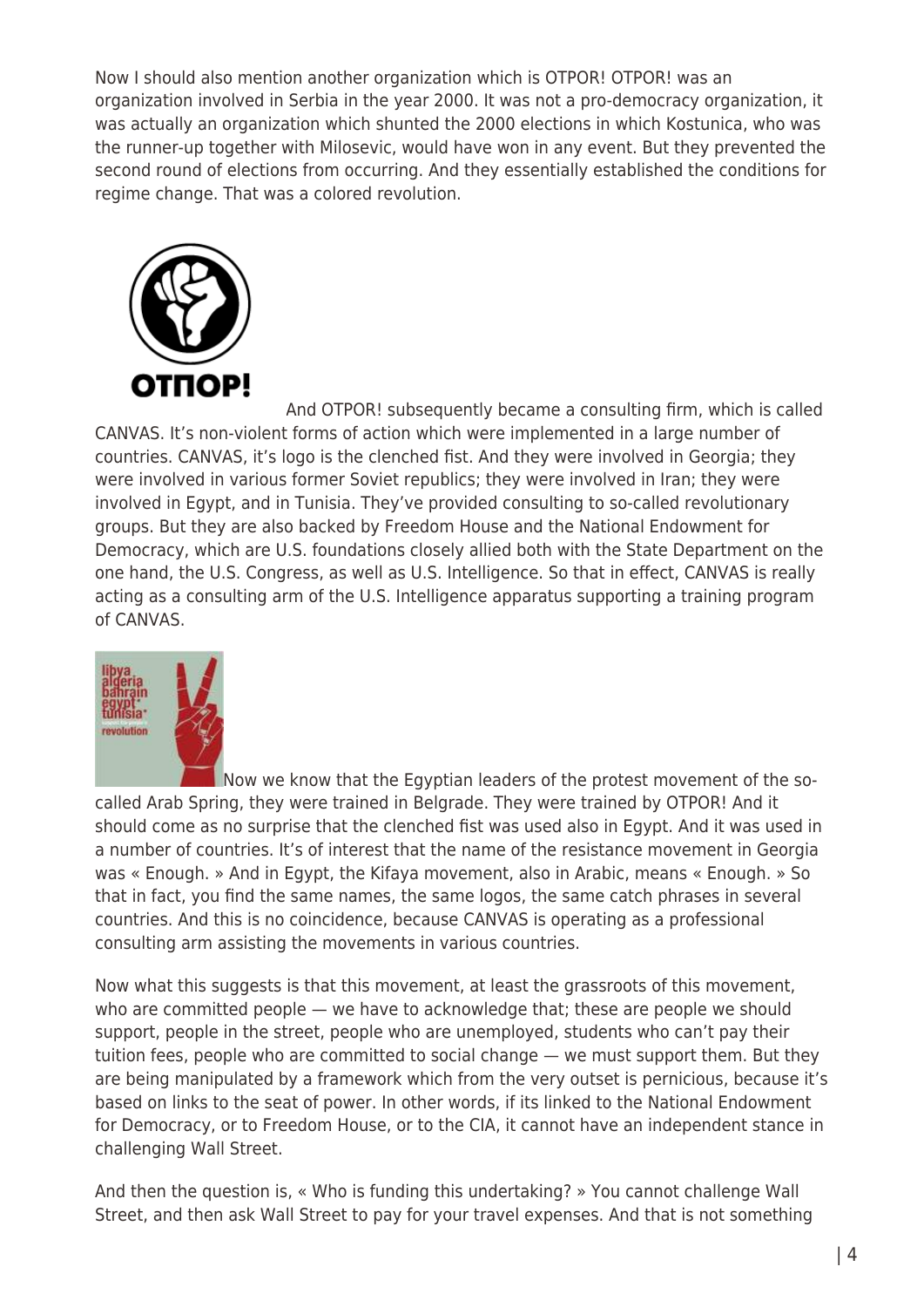that is not limited to these events in New York City and around the United States. It's something that has characterized progressive movements for a long, long time.

Trade unions have been infiltrated, their leaders invited to the World Economic Forum in Davos, then you also have other organizations such as those that joined the World Social Forum, or the People's Summits. All those organizations are funded by tax-free foundations.

# The World Social Forum

I've been looking into the World Social Forum, which was created some ten years ago. It started off in Brazil. And the World Social Forum was in effect funded by the Ford Foundation. Now we know that the Ford Foundation has links to the CIA. And many of the organizations didn't realize that by being funded by the Ford Foundation, their hands were tied. The Ford Foundation would set the outer limits of dissent. And this is what I call « manufactured dissent. » It's when the elites, through their tax-free foundations, will go in, and they will support limited forms of dissent which do not threaten their fundamental interest, which is the interest of making money and enriching themselves and so on.

So you have an expression of support to this Occupy Wall Street Movement which is coming from various corners, and which is also supported by Establishment figures, and which is receiving a fair amount of media coverage. I recall events where you had mass rallies in Washington, D.C., and anti-war movements against the U.S. government, and there was a total media blackout. There was simply absolutely no coverage. And also in Egypt, there was coverage initially of the events at Tahrir Square when people were getting rid of Mubarak, but once they started mobilizing against the new regime, which in effect was Mubarak without Mubarak, because the same military establishment were calling the shots, well then the media simply didn't cover those events.

# Egypt and The Arab Spring



And what I also noticed in the case of Egypt was that at no time were the main organizations, which consisted of Kifaya, the April 6th movement, and the Muslim Brotherhood, at no time did they actually challenge the macro-economic reforms of the IMF and the World Bank, the neo-liberal agenda, which were imposed on Egypt starting in 1991 at the height of the Gulf War. And I so happened to be in Egypt at that very moment. I was in the Minister of Finance's office. And that was imposed. And you had that whole period, over a period of 20 years, when the country was subject to these deadly macro-economic reforms, leading to the destruction of agriculture, and the massive unemployment in the public sector.

And that framework remains today. It hasn't changed. In fact, it's gotten worse, because in effect, in the wake of Tahrir Square, the Egyptian economy ran into certain difficulties, particularly with increased levels of external debt. And so the clenched fist of the IMF and the World Bank is still there. And the protest movement did not, from my standpoint,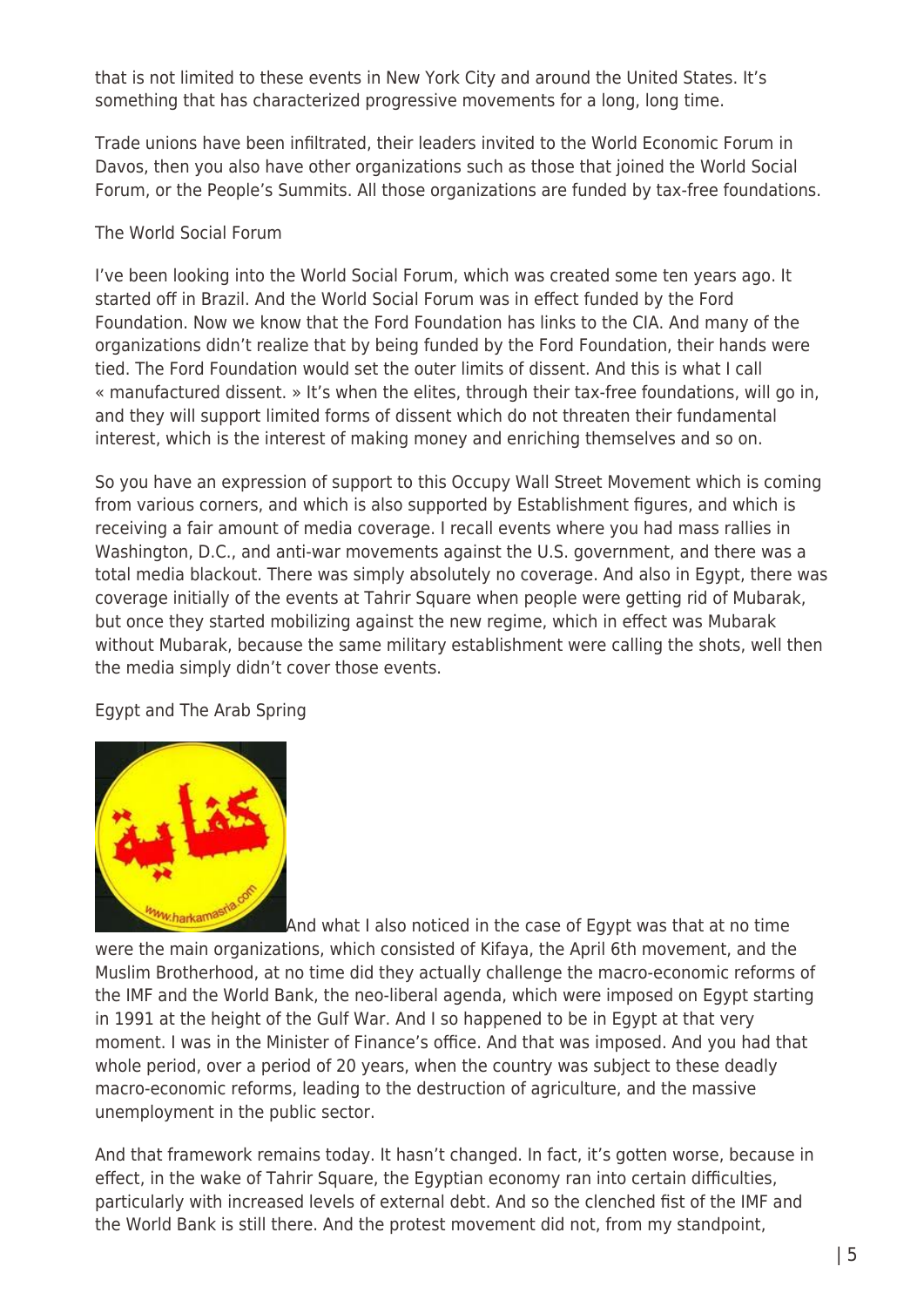change the fundamental relationship which exists within Egyptian society, which is the whole state apparatus that is controlled by external creditors, as well as by the U.S. State Department and the U.S. Military. That we know.

So Tahrir Square cannot be presented as a model of pro-democracy protest, because essentially they have achieved virtually nothing. And they have achieved nothing precisely because the main groups — Kifaya, April 6 and Muslim Brotherhood — are controlled precisely by the U.S. Government. U.S. and British Intelligence in relation to the Muslim Brotherhood — that relationship is well established — and the links between the April 6th Youth Movement and the U.S. Embassy are well-documented. So you cannot run a revolution against the Empire — which is Washington — and then ask the Empire to give you money through its various foundations to fund your resistance against the Empire. It doesn't make sense.

And Occupy Wall Street is in a very similar situation. First of all, it is using Egypt and Tunisia as a model. They are not a model. They are failures. They are colored revolutions which have manipulated the grass roots, and which have led these countries into coup de sac, into a status quo. So the end game of the protest movement is the status quo. It's a semblance of democratization, but in effect, what happens is that the people in power who are in positions of government are replaced by other people who are in effect playing the same role on behalf of the U.S. and the external creditors of those countries.

Now there was one thing which disturbed me in a statement by Occupy Wall Street. I recall that there was a statement by a number of personalities, including Naomi Klein, Noam Chomsky, and Vandana Shiva among others. And part of the statement was alright. But then they said they had to fight against « a global al-Assad, a global Gaddafi », and that these dictators personified the IMF and the World Bank. They said the IMF and the World Bank are behind this agenda, and they are treating us in the same way Gaddafi and al-Assad are treating their people. Now that kind of comparison is totally misleading because it is demonizing the IMF and the World Bank through the image of a political personalities, rather than focusing on the IMF and the World Bank as economic demons in their own right. [In fact the objective of this misleading comparison is to demonize Assad and Gadaffi, M.Ch.]

[Potent News] A two-part question here. First, how can we keep this movement as pure as possible as opposed to a media spectacle that is coopted? And what would you advise for people whose hearts are in the right place, and want to make a difference?

Organized Protest. Confronting Wall Street requires a Strong Organizational Structure

 [Michel Chossudovsky] Well, I think a movement which is confronting the World Economic Order, the New Economic Order, has to be organized across the land not solely in terms of street events, it has to have an organizational structure in towns, and cities, and villages, and workplaces, and parishes, in universities and colleges. In other words, all the various entities of civil society. It also has to permeate mainstream organizations such as trade unions and human rights organizations. It has to have a very strong organizational structure which can confront the corporate agenda. Corporations are very well organized, but they still constitute a minority. Now if the 99% want to ultimately reverse the tide, they have to organize. They have to have strong leadership. They have to have a program. And they are not there to make demands. They are there to question the legitimacy of the corporate agenda. They are there to unseat these powerful actors whose legitimacy actually is sustained by a very crooked and fraudulent apparatus. So that's what you have to tackle.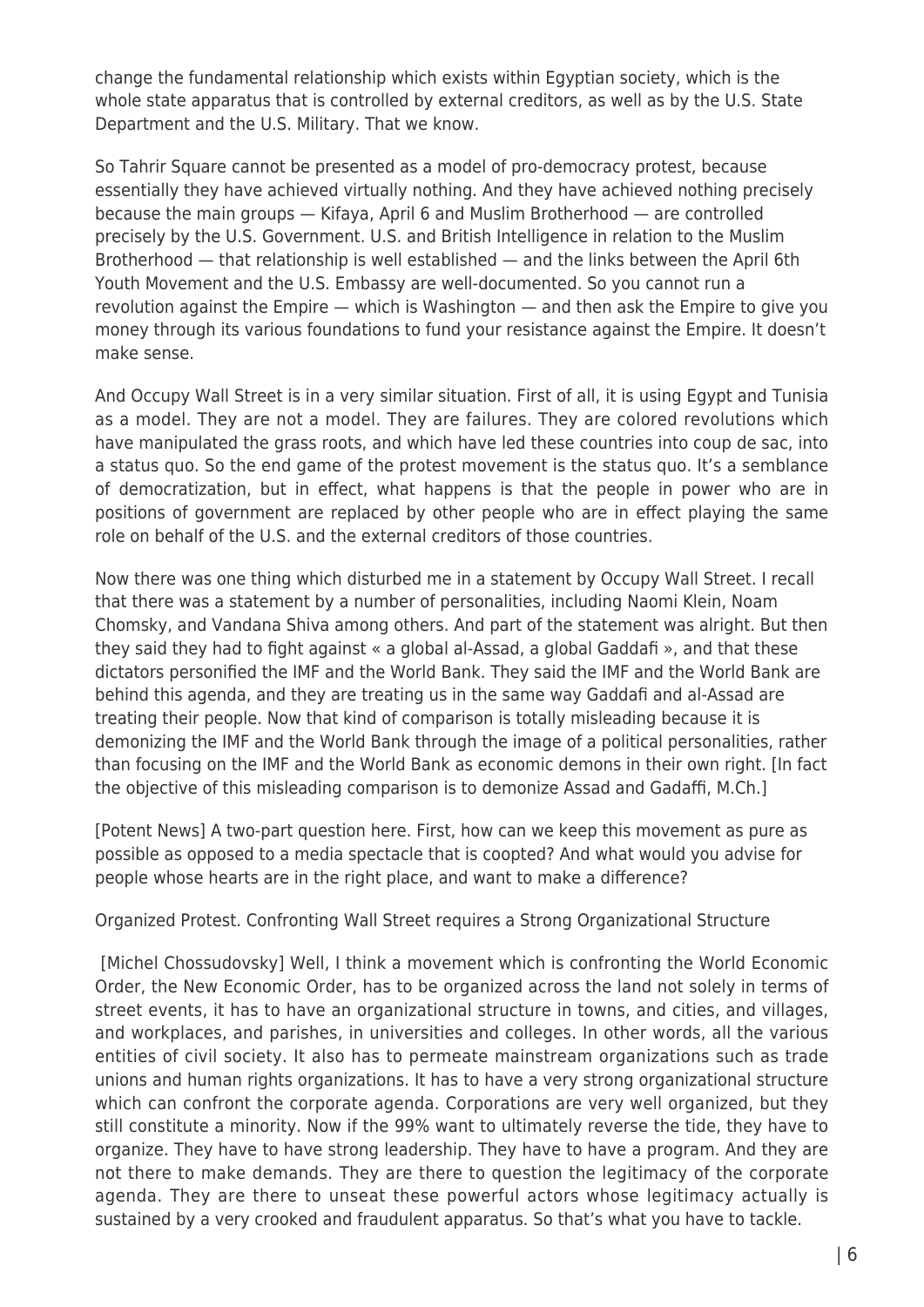#### The Tobin Tax: Taming the Speculators

I recall many years ago when the World Social Forum started up, there was another movement which was called ATTAC, which was one of implanting a tax on speculative transactions. It was called the TOBIN tax. And everybody joined the bandwagon of the TOBIN tax. saying we have to put a tax on speculative activities, and use the proceeds of this tax to help the poor.

I was opposed to that for various reasons, but more fundamentally, if you want to get rid of highway robbery, you don't put a tax on highway robbery. If you want to get rid of speculation, which is ultimately the instrument for transferring wealth, you do not provide legitimacy to the speculators by taxing him 1%, or whatever, of his transactions. You freeze those transactions. And that is something that can be achieved. In other words, their whole series of speculative instruments on Wall Street which affect, let's say the price of food, the price of oil and which are impoverishing people worldwide.

### Putting a Freeze on Derivative Trade

Now, how do you reverse the tide? You put a freeze on derivative trade. You don't tax the speculator. The speculators were the first people to endorse the TOBIN tax. Why? Because they're stealing from the 99% by using very complex financial instruments. And if a tax is imposed, the legitimacy of their undertakings is not questioned. They pay the 1% tax that is used to compensate the people who have been expropriated and impoverished as a result of their actions, and it provides a human face to the speculative onslaught. That is what is behind this complicity of people like Warren Buffett and Ben Bernanke in this Occupy Wall Street movement. You do not reverse the tide by taxing the rich. You have to tax the rich, but ultimately you have to address the broader question of how do these people enrich themselves at the expense of the 99%.

# NATO Atrocities in Libya

[Potent News] So one last question. Apparently, yesterday at the conference at the university [St Mary's University, Halifax] there, apparently was someone doing the video that was actually shedding light on what's actually happening in Libya. I heard that one of the people there cried and walked out. How important do you think it is to be able to gain the strength to face what is being done in our world and often in our name?

[Michel Chossudovsky] Well, I think in Libya, atrocities have been committed by NATO. Thousands of people have been killed. The media is not reporting those atrocities. It has a responsibility as media, as journalists, to report the facts on the ground. But that is not happening. In fact, it's the reverse: they are obfuscating. They are acting as a camouflage, as a cover-up. And they are providing a human face to the rebels, which are in large part are made up of al-Qaeda militia. This is not a pro-democracy movement. And what has happened is that the media has supported this war.

# NATO: « We are running out of bombs »

Without the media, they could not have run this war, because they would not have been able to camouflage the impacts of those bombings. Anyone who has a minimal understanding of fighter aircraft knows that if you have 10,000 strike sorties, with a dozen missiles on each of these fighter planes, you're going to kill a lot of people. You're talking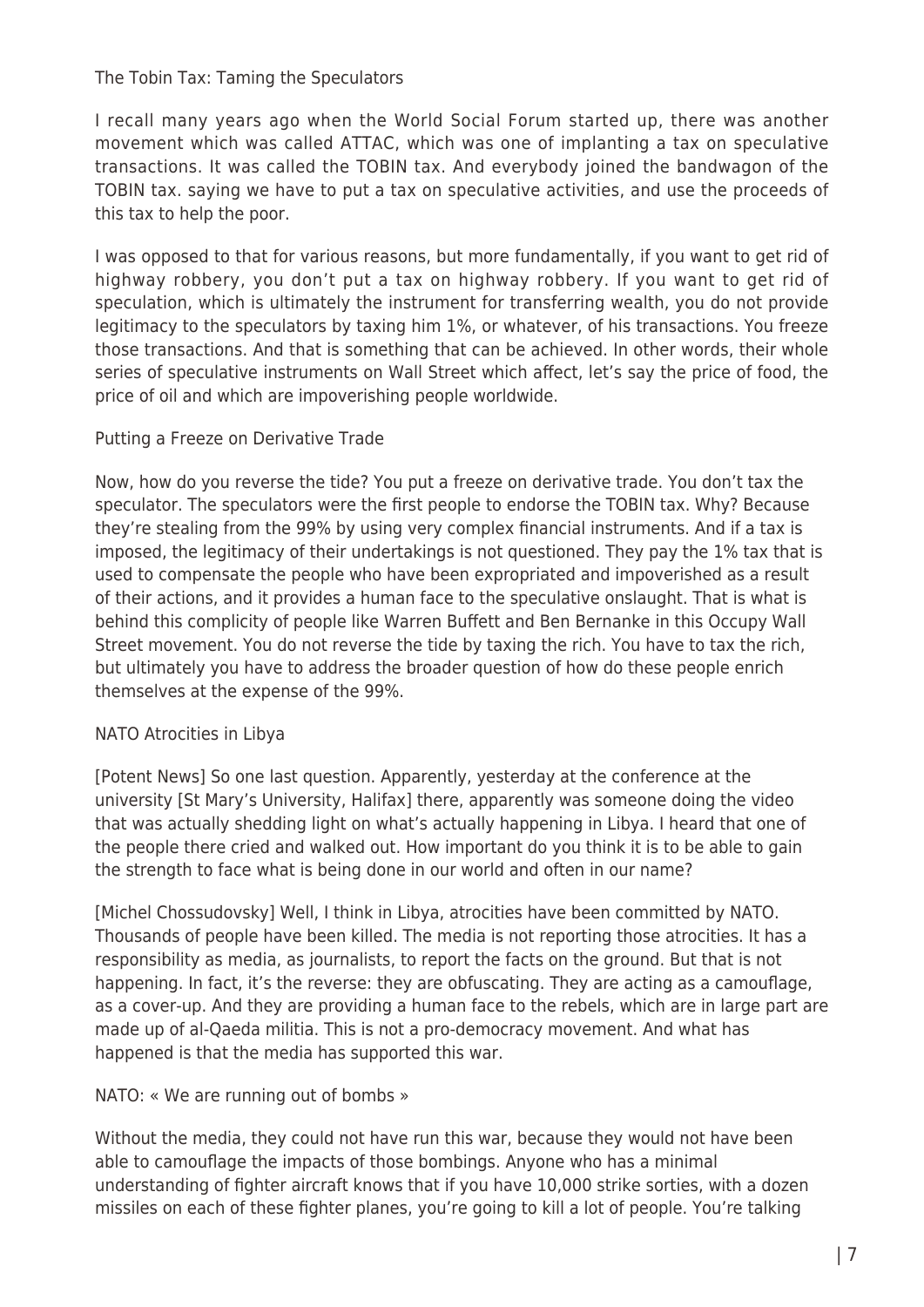above 50,000 bombs. And it's certainly worth noting that already in the month of April [20111], after one month of bombing, NATO has said, « We're running out of bombs. » They're running out of bombs?! That's an incredible observation against a country of 6 million people. And then they would make the same statement, « We haven't killed anybody. »

So people don't analyze necessarily that data which comes out from NATO. Every week they will publish the number of strike sorties. But the military analysts working for the mainstream media, who know the planes, who have an understanding of war, and of the impacts of advanced weapon systems, they have a responsibility to report those, to analyze them. They are not doing it.

Killing Gaddafi. Destroying an Entire Country

And yes, atrocities are being committed. But what I find disturbs me is that when you go to Occupy Wall Street, they say we must implement pro-democracy following the example of our brothers and sisters in Libya. And they are referring to the transitional counsel which is made up of a bunch of criminals, and which does not represent the Libyan population.And then they present Gaddafi as the enemy of democracy.

I'm not particularly a fan of Gaddafi, but Gaddafi is not the enemy of democracy, it's the United States of America, which in the course of the last 100 years has supported dictatorships all over the world. And now they say we're pro-democracy. The fact is, if they don't like a particular head of state, or head of government in the case of Gaddafi, they go in and they kill him, and they kill the members of his family, and his grandchildren. And that is not the way you implement democracy. You implement democracy by respecting the sovereignty of countries, and the rights of people in those countries to decide on how they want to run their own affairs.

Libya Had the Highest Standard of Living in Africa

And I think it's important for the record that Libya was one of very few countries in the world that did not obey the diktats of Washington and the IMF. And as a consequence of that, whether we like Gaddafi or not, the figures published by the United Nations, UNICEF, and the World Health Organization, confirm that the standard of living in Libya is the highest in Africa. There's full employment, there's almost 100% literacy, 50% of students who graduate from high school go to university, and it is by African standards an advanced welfare state. Whether we like the political regime or not, we have to acknowledge that.

And what has happened with the bombings over a period of several months since March [2011], is the destruction of a country, of its water system, of its food supplies, of its schools, its hospitals, its universities. Because these are being bombed, and we have evidence that they are being bombed. And if the Occupy Wall Street movement is a significant pro-democracy movement in the USA, Canada, and the Western world, it should take a stance against those NATO bombings. It should not present NATO as the role model, and all the rebels as the role model.

And that is precisely what was implied in some of those statements made by Occupy Wall Street that ultimately we should support our brothers and sisters in Libya who are fighting against Gaddafi. Those brothers and sisters are essentially al-Qaeda. They don't represent the majority of the population, which ironically was supportive of the government. I mean,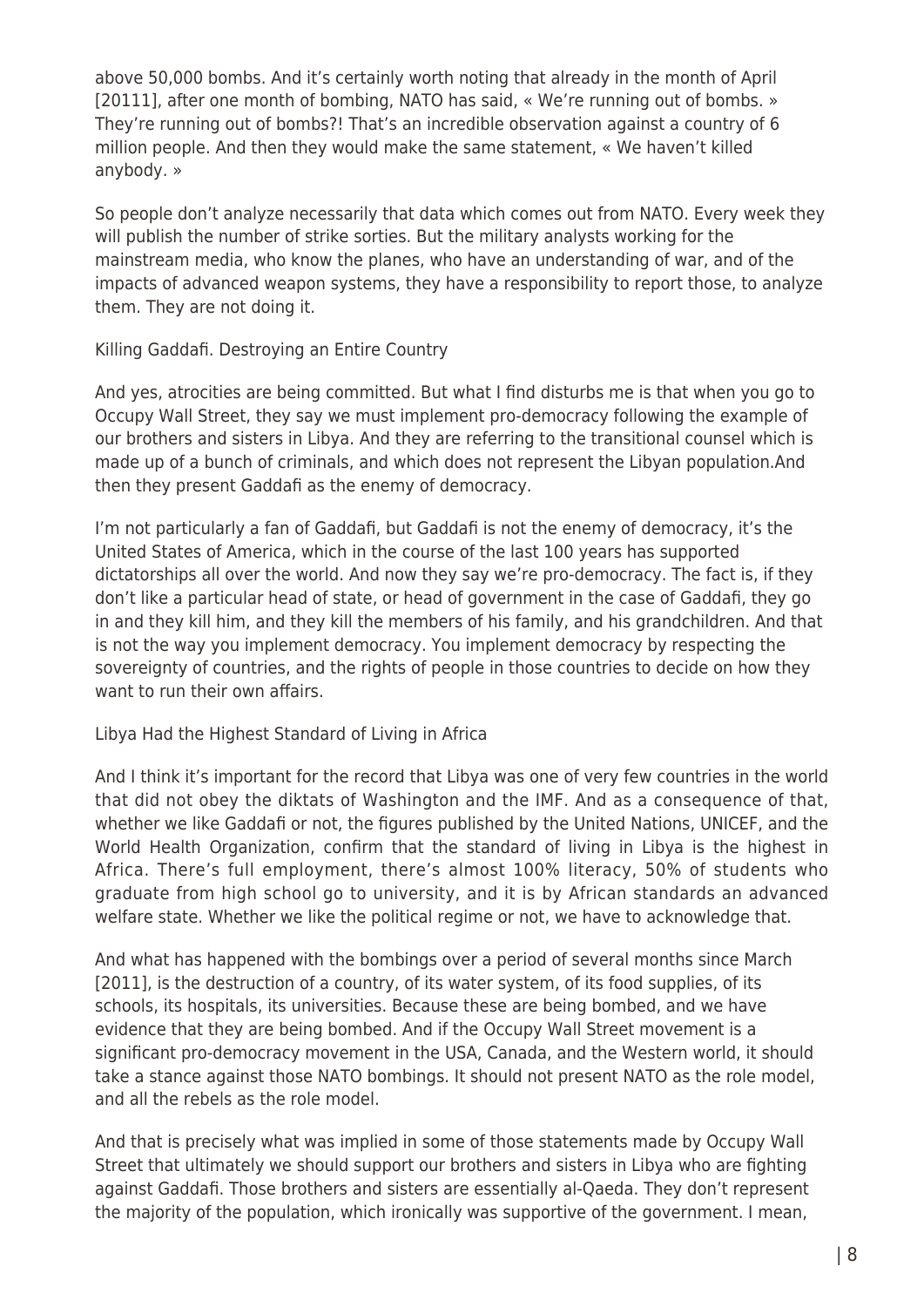there's opposition within all of those societies, but broadly speaking that society, that country had a project, had a high standard of living, had an educated population, and the result of this seven months of bombing has been to destroy a country. And it's certainly not a role model for Occupy Wall Street.

Occupy Wall Street Must Take a Stance against War

And so Occupy Wall Street has to take a stance not only against Wall Street, but against all the wars which are led by Wall Street, by the oil companies, by Washington, in Iraq, in Afghanistan, in Palestine, in Libya, and in other parts of the world where they come in, in the Congo, in Rwanda, in Somalia, which is characterized by The Agenda. It's the Agenda of going off the terrorists, going off to al-Qaeda. But then we discover that al Qaeda is a creation of the CIA, and that al-Qaeda in effect are the foot-soldiers of NATO in Libya. It's the Libya Islamic Fighting Group which constitutes the main paramilitary force.

And then we discover that in Syria, the gunmen involved in the confrontation with the government forces are paid mercenaries who are Selafists, al-Qaeda-affiliated, and they are also supported by Western Intelligence. And this is an insurgency which purports to destabilize a sovereign country. Whether we like al-Assad or not, I respect the right of the Syrian people to decide on their own future without the intrusion of armed gunmen paid by foreign powers. And that is what is happening.

And the media also has the responsibility of reporting what's going on in Syria. And when they have protesters armed with heavy machine guns, they have the responsibility to acknowledge that; because that's not a protest movement, that's an insurgency.

[Potent News] Thank you for joining us and donating your time Professor Michel Chossudovsky. Thank you very much.

[Michel Chossudovsky] Thank you very much. Delighted.

La source originale de cet article est [Potent News](http://www.naderlibrary.com/lit.potentnewschossudovskyows.htm) Copyright © [Prof Michel Chossudovsky](https://www.mondialisation.ca/author/michel-chossudovsky), [Potent News](http://www.naderlibrary.com/lit.potentnewschossudovskyows.htm) , 2016

Articles Par : [Prof Michel](https://www.mondialisation.ca/author/michel-chossudovsky) [Chossudovsky](https://www.mondialisation.ca/author/michel-chossudovsky) **A propos :** 

Michel Chossudovsky is an award-winning author, Professor of Economics (emeritus) at the University of Ottawa, Founder and Director of the Centre for Research on Globalization (CRG), Montreal, Editor of Global Research. He has taught as visiting professor in Western Europe, Southeast Asia, the Pacific and Latin America. He has served as economic adviser to governments of developing countries and has acted as a consultant for several international organizations. He